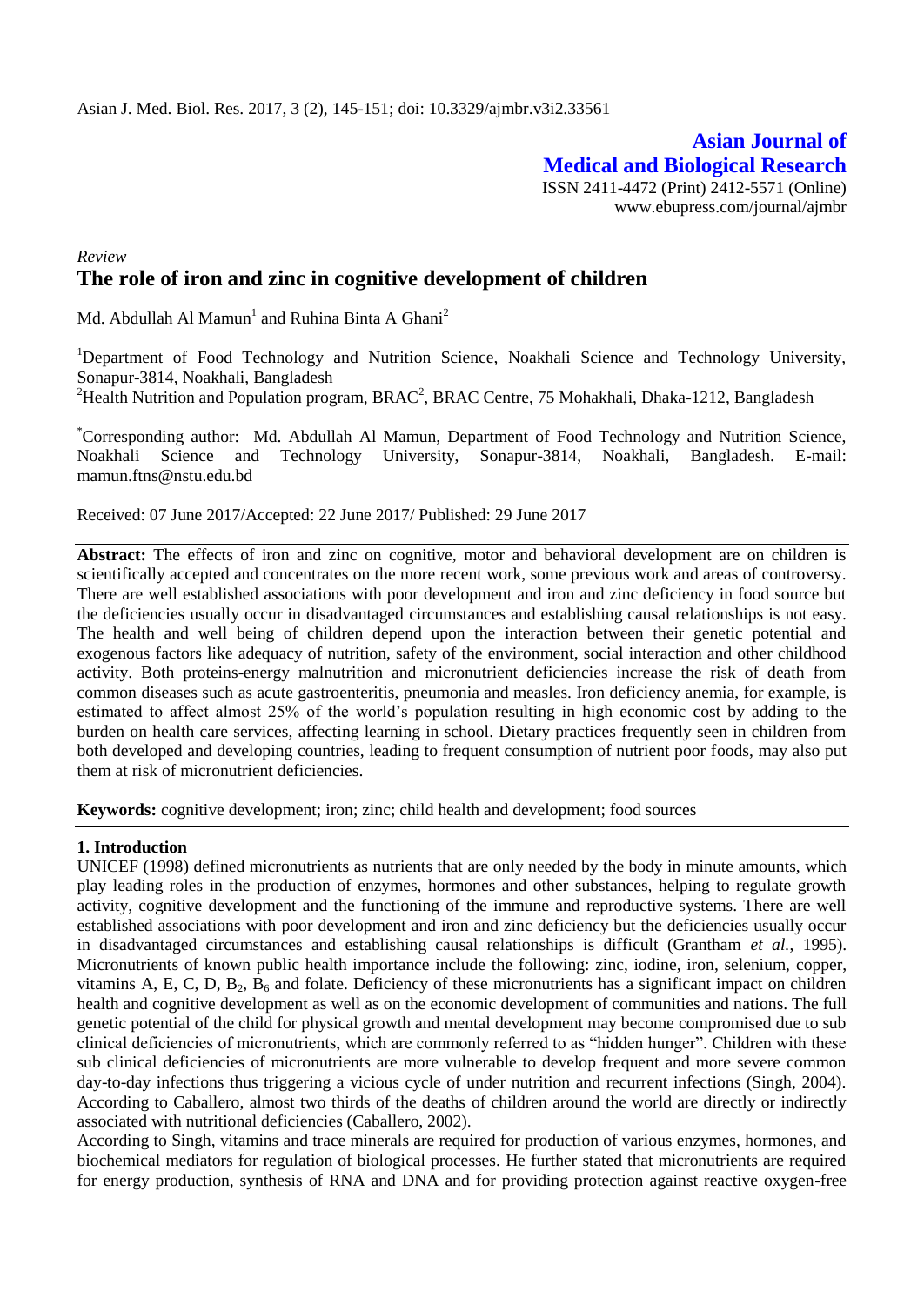radicals. Micronutrients are also required for promotion of physical growth, sexual maturation and neuromotor development. They are recognized to boost both cell-mediated and humoral immune deficiencies of the body. Micronutrients play significant roles in the health of children. This paper therefore reviews the roles of the various micronutrients specifically iron and zinc in children as found in literature.

#### **2. Cognitive development**

Cognition is a complex construct and consists of a field of thought processes by which an individual registers, encodes, selects, maintains, transforms, stores and retrieves information (Shinjini and Sunita, 2001). This would extend to include visual and somato-sensory perception, thinking, memory, and learning. Memory helps to learn, retain and reproduce information. Another important aspect is attention; an integrated process by which the individual, from the time of infancy focuses on information that is essential for its growth and development (Ruff and Rauthbart, 1996). It includes a readiness to respond and an intact capacity to focus on one thing resisting other distracting stimuli. In the first year of life, the infant learns to construct mental structures, which is dependent on perceptions and body movements. It further develops its attention skills by exploring and concentrating on the novel aspects of its environment and extends it to focus on testing and organizing the information through the pre-school years Activity and motor skills form an integral part of developing the attention system by increasing the responsiveness to the environment. A lethargic child with delayed motor activity would have fewer opportunities to explore and concentrate on specific objects or events. Activity would be directly related to motor activities at that particular age. Cognitive development continues as a period of concrete operations through school years as skills like thought, memory and language develop. During this period multiple stimuli are appreciated simultaneously and attention abilities increase with greater learning and memory. Full adult intelligence and hypothetical thinking evolve during adolescence. Assessment of cognitive development would include evaluation of perception, thought, attention, memory, language and activity (Shinjini and Sunita, 2001).

#### **3. Nutritional needs for mental development during late pregnancy and the first two years of life**

During the last three months of gestation and early infancy, the brain is a site of high activity, where cells divide and differentiate into neurons and accessory cells. During this period of growth, proteins, lipids and energy supply is needed. Micronutrients, which serve as cofactors for many metabolic and signaling processes, are essential as well. These nutrients are normally brought prenatally by placental transfer to the fetus, and postnatally by breastfeeding (Piaget, 1997).

#### **3.1. Iron**

It is to keep in mind that iron is always prioritized to red blood cells over any other organ; including the brain (Denis and Denis, 2005): iron deficiency can be pathologic even before iron deficiency anemia (IDA). In other words, iron homeostasis mechanisms are made in a way which first, ensures production of red blood cells. Particularly, iron deficiency induces irreversible effects on the brain of children if occurring during pregnancy or the first year of life. One of the most important features of iron is its role in energy utilization in the respiratory chain of mitochondria (Lozoff, 2000). Studies in the rat model by De Ungria and colleagues demonstrated that iron deficiency was associated with a decreased energy metabolism in the hippocampus, a region involved in cognition and memory. This might explain the observations that iron deficiency in human neonates are associated with electrophysiological evidence of reduced recognition memory at birth (De Ungria *et al.*, 2000). Second, iron is essential for myelin production because it is a co-factor for lipid biosynthesis. As a consequence, IDA has been shown to be associated with myelin defects and slower transmission trough the auditory and visual systems (Georgieff and Innis, 2005). This phenomenon is not reversible and persists despite treatment for IDA with iron supplementation. Finally, iron plays a role in the metabolism of monoamines, which constitute a group of neurotransmitters and neuromodulators, particularly dopamine (Algarín *et al.*, 2003). In several studies, iron deficiencies and moderate anemia occurring during infancy were shown to affect cognitive performance at school. These studies were controlled for socio-economical background of children (UN Children Fund, 2011). In addition, iron supplementation is not always able to revert the low cognitive abilities of those children: mental development seems to occur in a "window -period" during life, inside which damages can be irreversible.

## **3.2. Zinc**

Zinc is found in all human tissues but it is found at high concentrations in the brain. It is essential for the activity of a large number of metalloenzymes: the cellular functions are as wide as RNA and DNA synthesis, cellular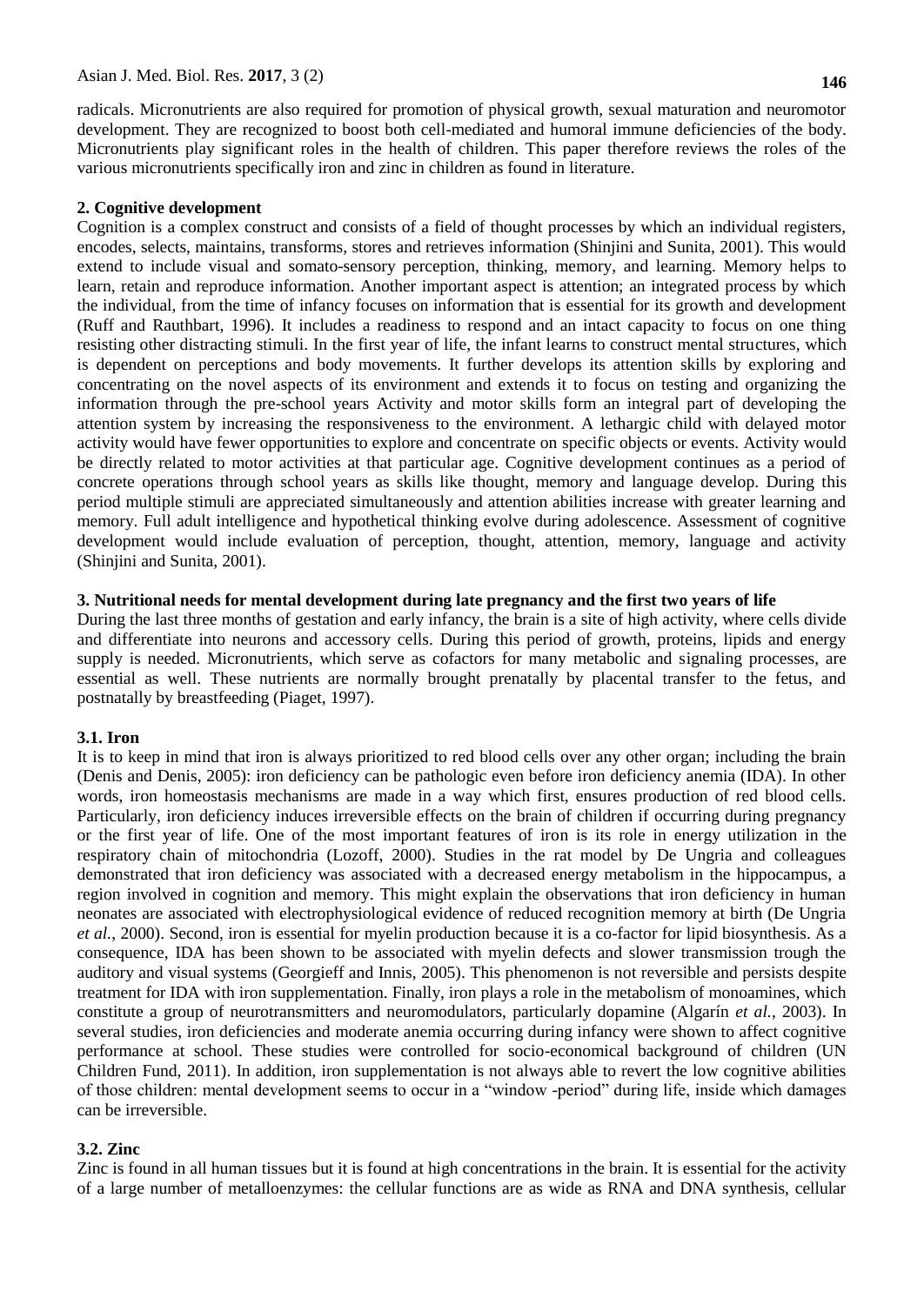growth, differentiation and metabolism. Early development –when cell activity is the highest- may be particularly sensitive to zinc deficiency. In some studies, it has been associated with reduced neuronal growth and brain volume. In addition, zinc deficiency has been shown to compromise activity, cognitive development and attention (UN Children Fund, 2011; Lozoff *et al*., 2000]. In some studies, zinc levels have also been correlated with reading ability and academic performances. Finally, zinc supplementation studies have shown an effect on reasoning abilities (UN Children Fund, 2011). Zinc is known to be essential for the normal growth and development of the fetus. A deficiency of this nutrient in pregnant animals has been shown to result in malformations and abnormal development and functioning of the central nervous system of the offspring (Frederickson, 1989). So malnutrition in pregnant women may affect child cognition through its effects on fetal development (Maureen, 2003). Zinc is of particular concern during pregnancy because of its potential effect on fetal brain development (Shinjini and Sunita, 2001) and birth outcomes. Fluid cognitive deficits and impaired working memory have been associated with the hippocampus (Tsunenobu Tamura *et al*, 2003) that has a role in spatial memory and has been suggested to be sensitive to zinc deficiency (Stoecker, 2009).

### **4. Role of iron**

Iron is one of the trace minerals that play a vital role in the body. The whole body contains about 4 g of iron. Three-fourth of this is found in association with the protein, hemoglobin. In foods, iron occurs in two forms ferrous and ferric but the absorption form of iron is only in the ferrous state. The function of iron in the body cannot be overlooked as it is involved in the synthesis of other compounds in the body. Iron is important in reactions involving energy release in the body (oxidation and reduction reactions). It is a component of oxygen carrying compounds e.g. hemoglobin, myoglobin. Iron deficiency anemia is the most common micronutrient problem in the world as it affects more than 2 billion people globally (Black, 2003). Iron deficiency among children is common, especially in less developed countries and affects psychomotor development (Black, 2003). Infants and young children are the most adversely affected by iron deficiency because they are growing and developing at such a fast rate (Onyezili *et al.*, 1993). If iron deficiency is not corrected, it leads to anemia, which is the most common nutritional disorder in the world. The association of iron deficiency anemia with lower mental and motor developmental test scores in early childhood is well described and has recently been reviewed (Sally and Cornelius, 2001). Draper further stated that iron deficiency anemia is a major problem affecting more than 2 billion people – more than one-third of the entire world population (Onyezili *et al.*, 1993). The World Health Organization (WHO) also estimated that 51% of children under 4 years old in developing countries are anemic as a result of iron deficiency. According to Draper iron deficiency anemia is more common in situations of:

1. Social disadvantage (e.g. poverty, poor housing and overcrowding, and low levels of parental education),

2. Psychological disadvantage (e.g. lack of stimulation), and

3. Biological disadvantage (e.g. low birth weight, high infection rates, and other nutritional deficiencies) (Onyezili *et al.*, 1993).

The main nutritional causes of iron deficiency anemia are diets that provide too little iron, poor absorption of most dietary iron, and the presence of other dietary factors that inhibit iron absorption. Although an inadequate iron diet is by far the major cause of anemia, it also can occur as a result of parasitic infections, inherited disorders, and deficiencies of other nutrients. Parasitic infections include malaria and helminthes (notably, hookworm). Malaria causes the destruction of red blood cells and hookworms cause blood loss: Inherited disorders that can leave an individual vulnerable to anemia include sickle cell anemia. A much less common cause for anemia results from deficiencies of other nutrients, such as folate (a B-complex vitamin) (Onyezili *et al.*, 1993). Draper also observed that iron deficiency anemia is associated with impaired development of mental and physical coordination skills and impaired school achievement in older children (Draper, 1996). It lowers resistance to disease and weakens a child's learning ability and physical stamina. It also slows mental and motor development and reduces work performance (UNICEF, 2001).

There is evidence that iron deficiency anemia alters the emotional state of infants so that they are more withdrawn, cautious and hesitant, and maintain closer contact with their mothers. These types of behavior could hinder an infant's ability to interact with and learn from his or her environment thereby contributing to poor intellectual development. In school achievement two studies had robust designs and adequate sample sizes and examined school achievement, which has obvious policy implications (Pollitt, 1993). Children showed a clear improvement with treatment Iron deficiency anemia can be prevented in children by food fortification such as the addition of iron to food over and above that naturally found in food. Naturally iron-containing foods should not be neglected. Mothers should be encouraged to feed their infants and young children meat and foods rich in vitamin C, such as fruits, and to avoid foods and drinks that inhibit iron absorption, such as tea, during and 2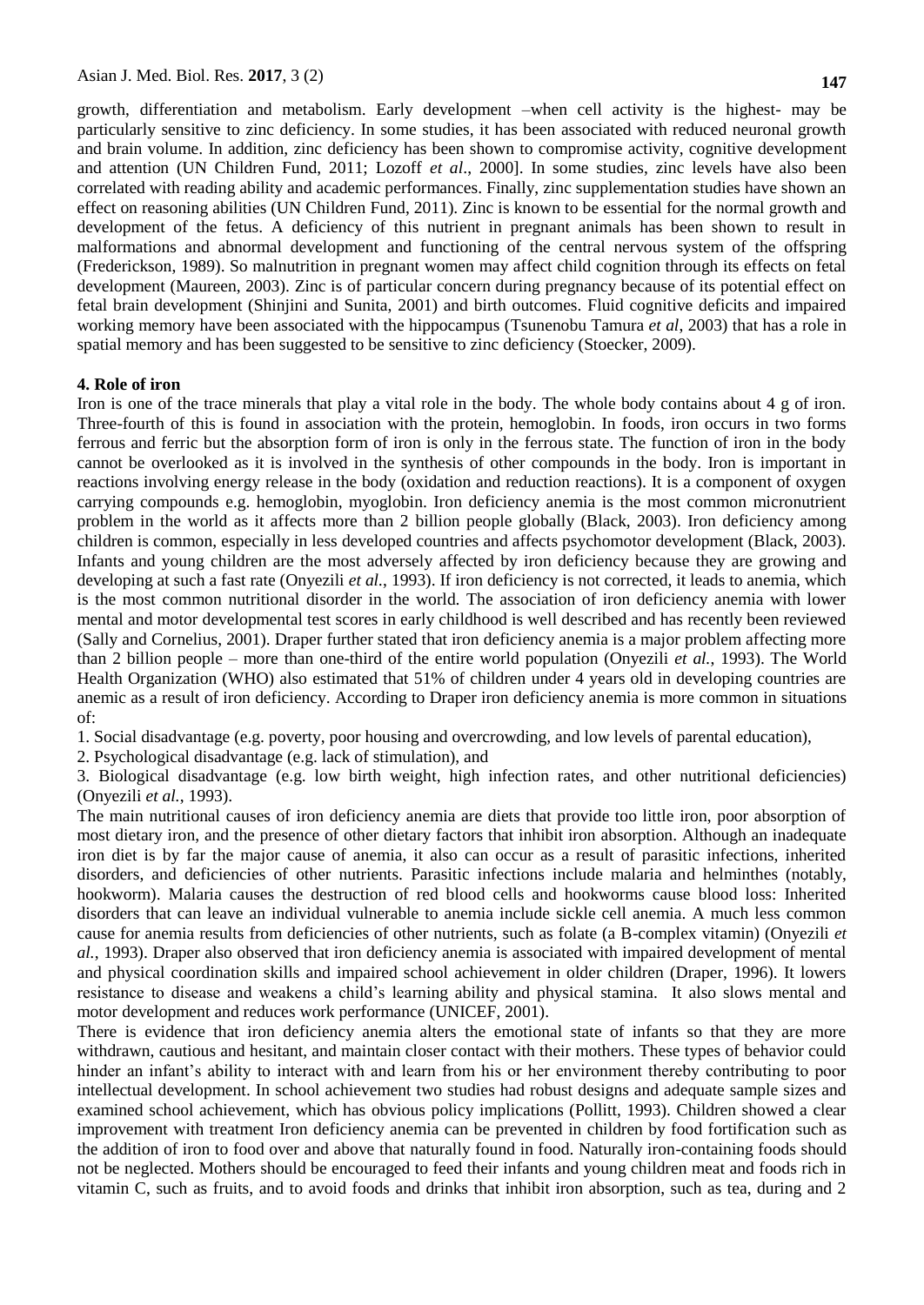hours before and after mealtime. Traditional food practices such as germination and/or fermentation can also improve the availability of iron in the diet. Intake of iron supplement can as well help in reducing the prevalence of iron deficiency anemia. Iron supplements should be initiated as close to 6 months of age as possible, and supplements should be given for 6 months. Supplementation of longer duration, to 15 months of age is likely to be more beneficial (Onyezili *et al.*, 1993).A number of public health activities can lower the risk of iron deficiency anemia. For example, in areas where malaria is endemic, the use of bed nets should be promoted.

# **5. Role of zinc**

Zinc is widely recognized as an essential micronutrient with a catalytic role in over 100 specific metabolic enzymes in human metabolism (Pollitt, 1993). It is one of the most ubiquitous of all trace elements involved in human metabolism and plays multiple roles in the perpetuation of genetic materials including transcription of DNA, translation of RNA, and ultimately in cellular division (Eugene and Robert , 2005). Zinc is a trace mineral that is involved with RNA and DNA synthesis and is critical to cellular growth, differentiation and metabolism (Ozgur *et al.*, 2004). Zinc deficiency can interfere with multiple organ systems particularly when it occurs during a time of rapid growth and development, such as infancy, when nutritional demands are high. Interest in zinc was stimulated when zinc supplements given to short children and failure to thrive infants in the U.S. city of Denver improved growth (Jill *et al*., 2001). Collective Ability reported that zinc is found virtually in every tissue in the body and is particularly important for the correct functioning of the immune system, growth and development and the antioxidant system (Maureen, 1998). The major source of zinc intake is through diet and when the supply of dietary zinc is insufficient, biochemical abnormalities and clinical signs may develop (Allen, 2001). The following are the major functions of zinc:

a) Zinc plays significant roles in the metabolism of proteins, carbohydrates, and lipids. It is incorporated into the active sites of many metalloenzymes (Lee *et al*., 2007) and probably is used in the central nervous system (CNS) as a neurotransmitter or neuromodulator (Zulfiqar and Husein, 2004).

b) As zinc is a constituent of metalloenzymes so, it is involved in a large number of biological processes related to child motor development.

c) Zinc is essential for the metabolism of vitamin A.

d) Zinc is involved in the synthesis of DNA and RNA without which cells cannot reproduce themselves and growth and development would be impossible.

e) Zinc is needed for cell replication and is thus essential for regeneration of the intestinal mucosa.

f) Zinc is essential for the healing of wounds and the turnover of epithelial cells necessary to maintain healthy skin.

Zinc is found in a wide range of foods; the richest sources are animal protein (meat, eggs and dairy products) shellfish, pulses, nuts and whole meal grains. White flour is a poor source of zinc because the zinc is mainly found in the outer layers of the grain and because the fiber in grain contains phytates, which inhibits the absorption of minerals. Zinc plays an important role in the promotion of normal growth and development and is an element in the enzymes that work with red blood cells, which move  $CO<sub>2</sub>$  from tissues to lungs. It also helps to maintain an effective immune system. Zinc deficiency in malnourished children contributes to growth failure and susceptibility to infections. It is also associated with complications of child birth. This deficiency usually occurs where malnutrition is prevalent (UNICEF, 2001). Medium-to-severe zinc deficiency disturbs several biological functions such as gene expression, protein synthesis, immunity, skeletal growth and maturation, gonad development and pregnancy outcomes, including taste perception and appetite (Onyezili *et al.*, 1993). According to Penny severe zinc deficiency is responsible for dwarfism and failure to mature in young Iranian and Egyptian youths eating a diet consisting largely of whole meal bread. Penny observed that lesser degrees of zinc deficiency are more common now than was appreciated and the sub clinical deficiency of zinc contributes to an increased incidence and severity of common but important infections such as diarrhea and pneumonia. Diarrhea is associated with an increased loss of zinc in faces. (Onyezili *et al.*, 1993) also stated that zinc deficiency increases the risk of mortality from diarrhea, pneumonia and malaria by 13 to 21 percent and unlike other micronutrients of public health importance has often subtle rather than dramatic clinical features.

Despite the widespread presence of zinc in common foods, dietary deficiency is common because bioavailability of zinc is reduced by the co-existence of inhibitory substances such as fiber and phytate in foods of vegetable origin. These substances inhibit the absorption of zinc. The diets of the poorest populations often lack zinc being dependent on vegetables staples with little assess to animal products especially flesh products such as meat, fish and offal which are the richest sources of easily assimilated zinc. Children in poor communities do not manifest obvious signs of zinc deficiency but have often been found to have low plasma zinc levels compatible with sub-clinical zinc deficiency. Zinc supplements helped blunt the most severe malaria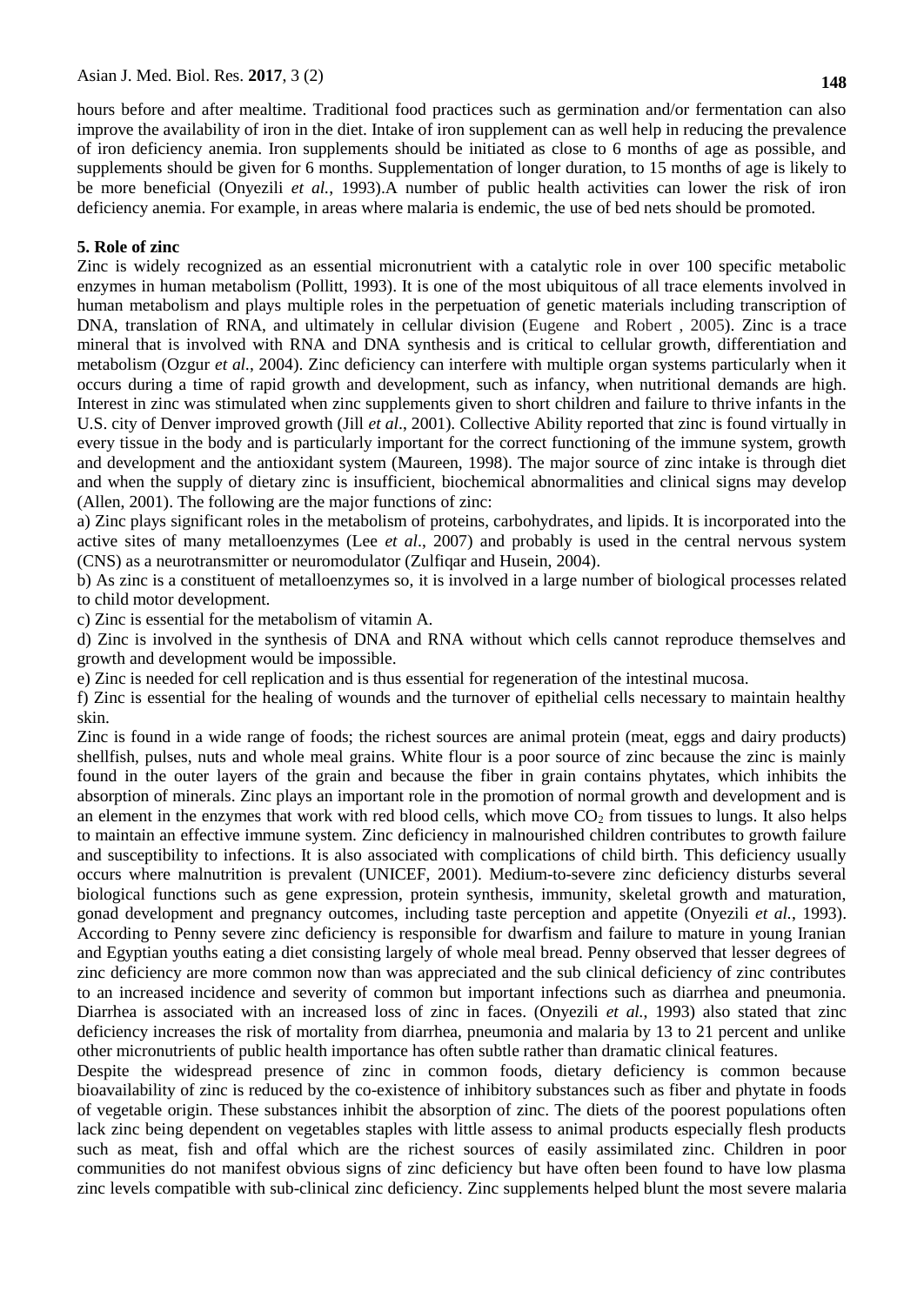cases in children. The deficiency of Zinc can be prevented by intake of zinc supplement and foods rich in protein.

## **6. Child health and development**

Evidence suggests that micronutrient deficiencies may be associated with problems in early development and behavior. Iron deficiency is the most common nutritional deficiency in the world and a major cause of anemia particularly during infancy and toddlerhood when there is rapid growth and a high nutritional demand (Blair, 2006). Less is known about the prevalence of zinc deficiency, but supplementation trials in developing countries suggest low zinc intake among infants and toddlers (Takeda, 2001), which leads to the consensus that both iron and zinc deficiency are major public health problems (Stoltzfus, 2001; Hotz, 2001). In low-income societies (like Bangladesh), where dietary resources are inadequate to meet children's requirements for iron and zinc, micronutrient supplementation or fortification may be necessary (UNICEF, 2011).To identify the dietary information related to child's cognitive, health and development process-A cognitive processing model has been demonstrated (Black, 2004).

A cognitive-processing model has been demonstrated to be useful in understanding self-reports of other behaviors. Figure 1 graphically presents a simple representation of cognitive processing about food intake and questioning about that intake (Shaffer, 1985). This model was adapted from Shaffer and has three structural elements: a sensory register, short-term memory (STM), and long-term memory (LTM). The sensory register is a boundary structure that screens the information to which children attend. When information in the environment is perceived, it is used in STM, also known as working memory. All conscious intellectual activity is believed to occur in STM, however, most people can hold few items of information in STM (perhaps about five) at any one time. Some portion of the information in STM is transferred to storage for later



**Figure 1. A model of a child's cognitive processing of food information.**

## **7. Conclusions**

All efforts should be made that children take a well balanced nutritious food by encouraging them to consume green leafy vegetables, soy beans, seasonal fruits, milk and dairy products, fish, eggs, chicken and other food stuff. However, the prevailing dogma in nutritional science that a balanced diet is sufficient to meet all the nutritional requirements has been challenged (Singh M, 2004). According to the recommendations of United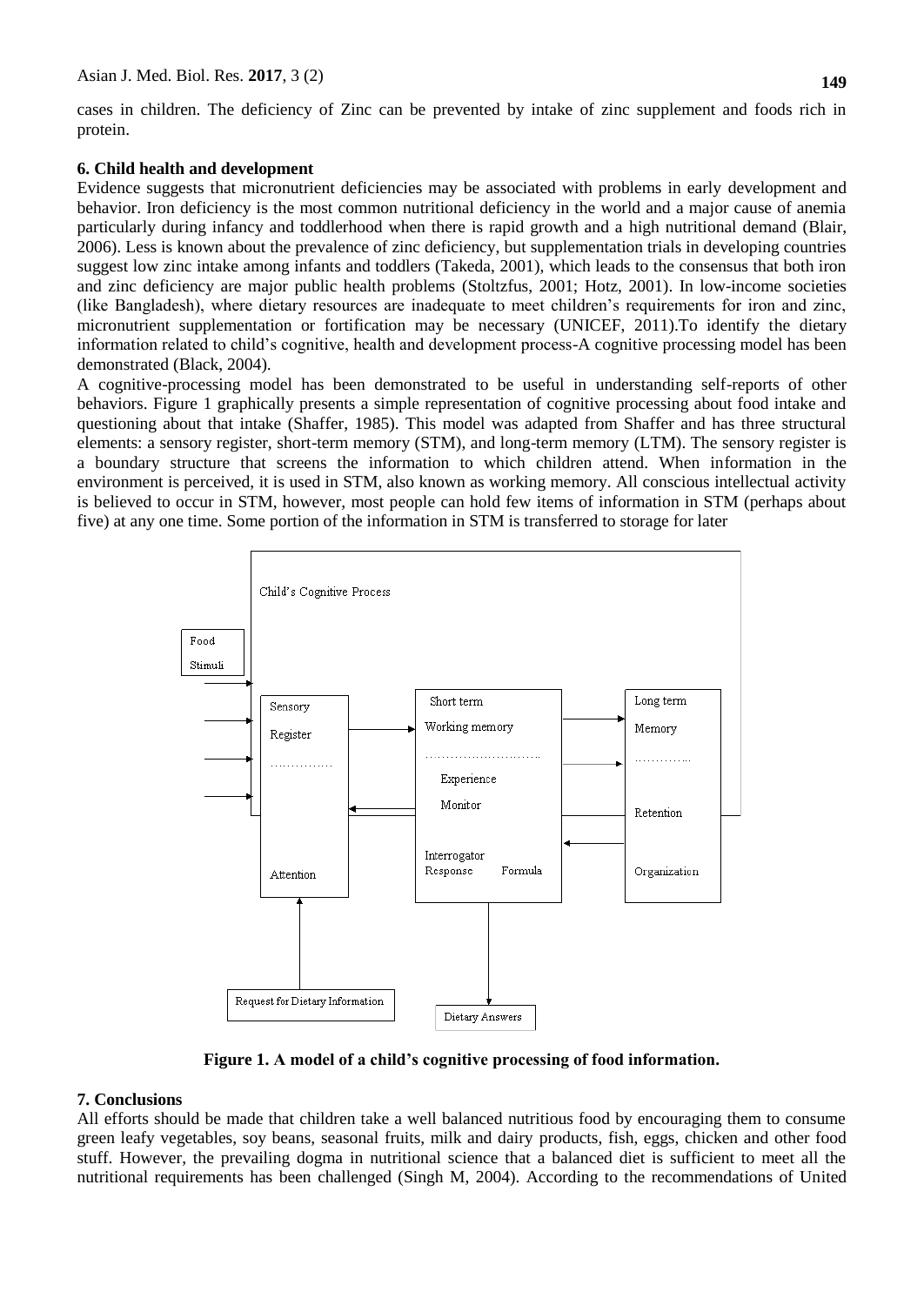Nations Sub-committee on Nutrition, it is not possible to meet the requirements of 100 percent recommended dietary allowance (RDA) of micronutrients from dietary sources alone (Jill *et al.,* 2001). Nutritional supplements are thus mandatory to improve physical growth and mental development and prevent occurrence of common day-today infections. Healthy children do provide a solid foundation to the society in order to ensure optimal resource development of a country.

## **Conflict of interest**

None to declare.

### **References**

- Algarín C, P Peinaro, M Garrido, F Pizzaro and B Lozoff, 2003. Iron deficiency anemia in infancy: long-lasting effects on auditory and visual system functioning. Pediatrics Res., 53: 217-223.
- Allen LH, 2001. Micronutrients: <sup>2020</sup> Focus 5 Healths and Nutrition Emerging and Reemerging Issues in Developing Countries. Brief 10 of the International Food Policy Research Institute 2001.
- Bananowski T, 1988. Validity of self report of physical activity: information processing approach. Res. Q. Exerc. Sport., 59: 314-27.
- Beard J, 2001. Iron biology in immune function, muscle metabolism and neuronal functioning*.* Journal of Nutrition, 131: 568-580.
- Black MM, 2003. Micronutrient deficiencies and cognitive functioning. Journal of Nutrition, 3927-3931.
- Black MM, 2004. The evidence linking zinc deficiency with children's cognitive and motor functioning. Journal of Nutrition. 1473-1476.
- Blair C, 2006. How similar is fluid cognition and general intelligence? A developmental neuroscience perspective on fluid cognition as an aspect of human cognitive ability. Behav. Brain Sci., 29: 109–125.
- Caballero B, 2002. Global patterns of child health: the role of nutrition. Ann. Nutri. Metab., 1: 3-7.
- Children's Fund, World Health Organization, 2001. A Guide for New Program Managers United Nations University.
- De Ungria M, R Rao, JD Wobken, M Luciana, CA Nelson and MK Georgieff, 2000. Perinatal iron deficiency decreases cytochrome c oxidase (CytOx) activity in selected regions of neonatal rat brain. Pediatrics Res., 48: 169-176.
- Denis LA and VDW Denis, 2005. Spirulina as a food complement to improve health and cognitive development. Nutrition and cognitive development-Antena technologies. Retrieved from [www.antenna.ch](http://www.antenna.ch/)
- Draper A,1996. Child development and iron deficiency. The Oxford Brief.
- Frederickson CJ, 1989. Neurobiology of zinc and zinc-containing neurons. Int. Rev. Neurobiol., 31: 145–238.
- Georgieff MK and SM Innis, 2005. Controversial nutrients that potentially affect preterm neurodevelopment: essential fatty acids and iron. Pediatrics Res., 57: 99 -103.
- Hotz C and KH Brown, 2001. Identifying populations at risk of zinc deficiency: the use of supplementation trials. Nutr. Rev., 59: 80–4.
- Indian Pediatrics, 2004. The role of zinc in child health in developing countries: Taking the science where it matters, Editorial 41: 429-433.
- Jill SH, M Jeffrey, Kaczorowski, CA Andrew, A Peggy and GS Peter, 2001. Iron deficiency and cognitive achievement among school-aged children and adolescents in the United States. Pediatrics, 107: 1381-1386.
- Arnold LE and AD Robert, 2005. Zinc in attention-deficit/hyperactivity disorder. Journal of Child and Adolescent Psychopharmacology Mary Ann Liebert Inc., 15: 619–627.
- Lee RM, W Nancy, M Rachel and F Tara, 2007. Vitamins and minerals functioning as antioxidants with supplementation considerations. University of Florida. Retrieved from <http://dairy.ifas.ufl.edu/rns/2007/McDowell.pdf>
- Lozoff B, E Jimenez, J Hagen, E Mollen and A Wolf, 2000. Poorer behavioral and developmental outcome more than 10 years after treatment for iron deficiency in infancy*.* Pediatrics, 105 (4).
- Lozoff B, 2000. Perinatal iron deficiency and the developing brain. Pediatrics Res., 48: 137-138.
- Maureen MB, 1998. Zinc deficiency and child development. American Journal of Clinical Nutrition, 68: 464–9.
- Maureen MB, 2003. The evidence linking zinc deficiency with children's cognitive and motor functioning. Journal of Nutrition, 133: 1473–1476.
- Ozgur Y, A Cemal, S Ahmet, C Adnan, S Teoman and OC Ayhan, 2004. Zinc status in autistic children. The Journal of Trace Elements in Experimental Medicine, 17: 101–107.
- Onyezili FN, IS Alo and A Tinorgah, 2003. Micronutrient deficiency control and child survival in Nigeria, In: Akinyele IO, Onimawo IA, Uwaegbute AC, Child Survival and the Right to Adequate Nutrition. 2003;